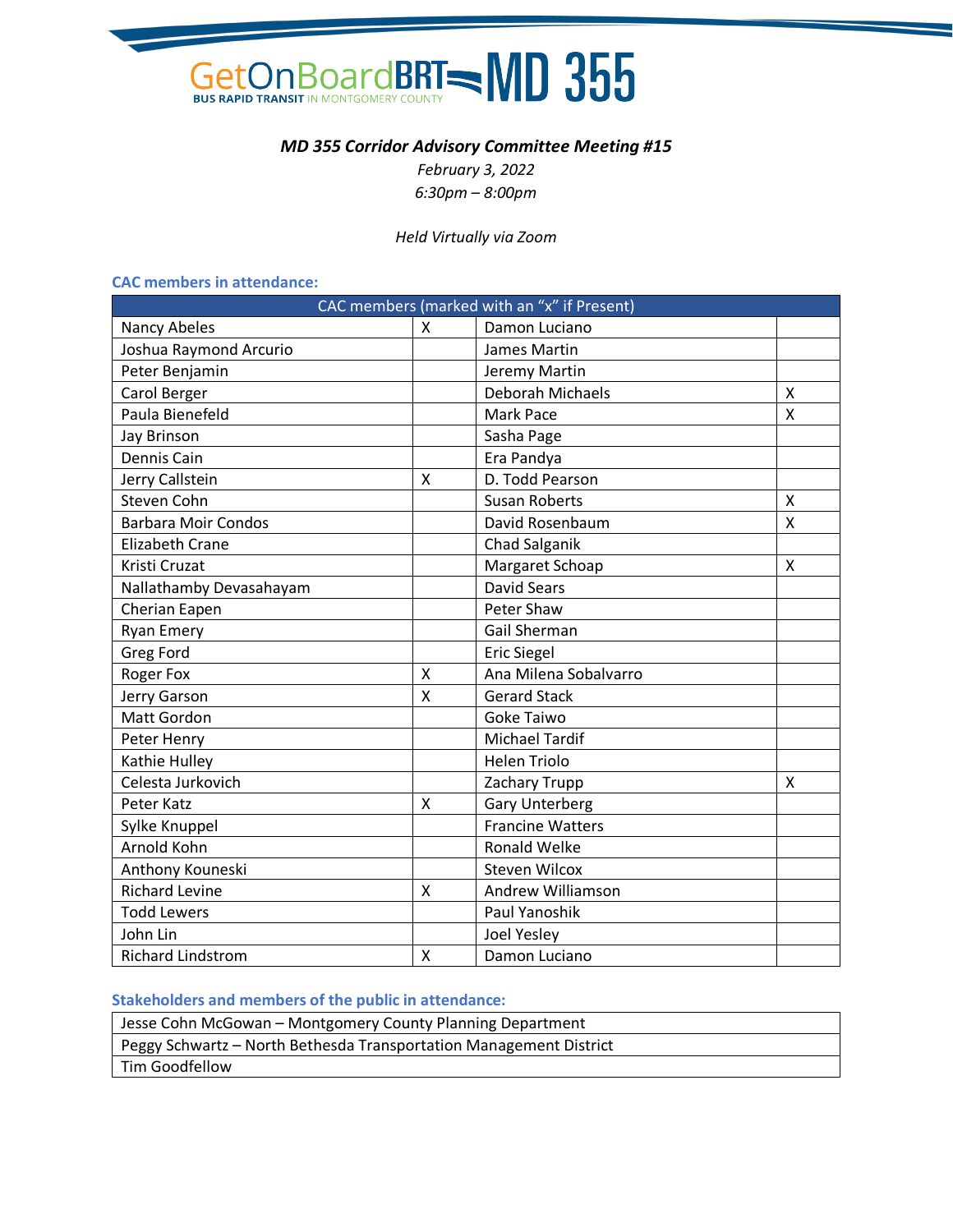# GetOn Board BRT= MD 355

### **Staff in attendance:**

| MCDOT staff                                                                                                                                                                                                                                                                                                           | Consultant team members                                                                                               |
|-----------------------------------------------------------------------------------------------------------------------------------------------------------------------------------------------------------------------------------------------------------------------------------------------------------------------|-----------------------------------------------------------------------------------------------------------------------|
| Corey Pitts, MCDOT Division of<br>$\bullet$<br><b>Transportation Engineering, Planning</b><br><b>Section Manager</b><br>Joana Conklin, MCDOT BRT Program<br>$\bullet$<br>Director<br>Darcy Buckley, MCDOT<br>٠<br>Sandra Marks, MCDOT<br>٠<br>Denny Finnerin, MCDOT Consultant<br>$\bullet$<br><b>Project Manager</b> | Mike Chamberland, Stantec<br>$\bullet$<br>Lori Adgate, Stantec<br>Randy Knapick, IBI Group<br>Andrew Pease, IBI Group |

# **Meeting Introduction, Zoom Instructions & Protocol, and Attendee Introductions**

Corey Pitts welcomed all attendees and introduced the meeting by covering the following items:

- The meeting format (via Zoom)
- Instructions for using Zoom
- Meeting protocols for Zoom use
- Introductions of the MCDOT team
- Introductions of the consultant team

### **Meeting Objectives & Agenda Review**

Denny Finnerin provided an overview of the meeting objectives, which include:

- Updating CAC members on the status of the MD 355 Bus Rapid Transit (BRT) project, including the BRT elements of the County Executive's proposed budget.
- Reviewing corridor engineering and design updates since CAC meeting #14 in April 2021.
- Providing CAC members with an opportunity to ask questions and provide feedback.

In addition, Denny provided an overview of the meeting agenda.

# **Project Update**

Denny Finnerin provided an update about the project status and its schedule by covering the following items:

- Overall project purpose
- Overview of MCDOT's FLASH BRT program
- Current status of the project
	- In preliminary engineering phase, approaching 25% design
	- Alternative B Modified basis of design
	- Modifying segment extents and service plan
- Overall project process, including progress made, work still to come, and general timeline
- Project design segments and their refinements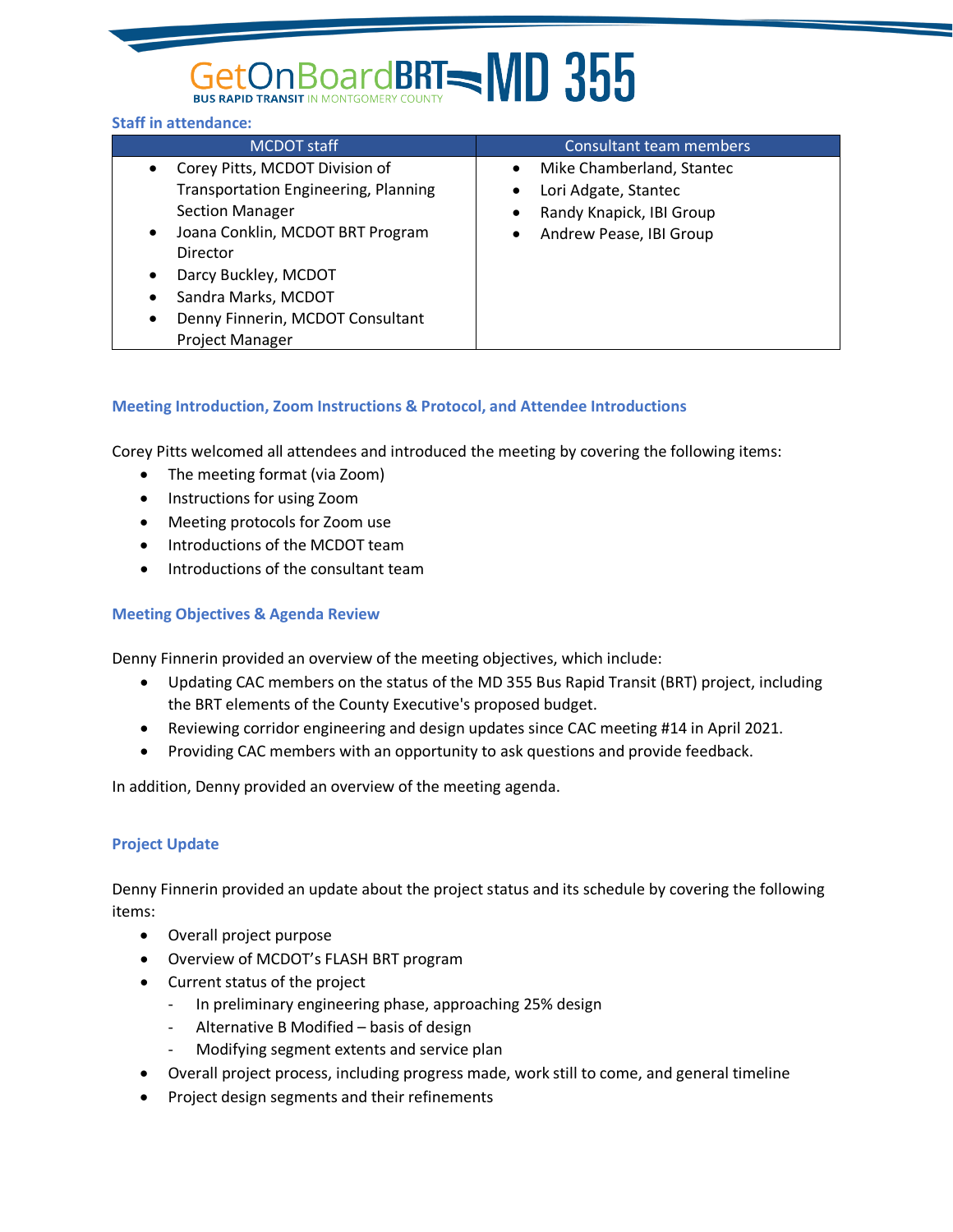# ardBRT $=$ MD 355 **BUS RAPID TRANSIT IN MONTGOMERY COUNT**

- Seven segments, from Segment 1 in the south (Bethesda) to Segment 7 in the north (Germantown & Clarksburg)
- Review of work completed since previous CAC meeting
	- Completed 15% design in July 2021
	- 25% design targeted for April 2022
	- Coordination with Maryland State Highway Administration (MDOT SHA) on free-right-turns, in relation to County Vision Zero objectives
	- Coordination with Montgomery College and Montgomery County Public Schools regarding transit center placement near Montgomery College-Rockville Campus
	- Coordination with City of Gaithersburg regarding Lakeforest area and future development in the vicinity
	- Evaluating details for potential station terminal at Montgomery College-Germantown
	- Coordination with other stakeholders

To conclude this section of the presentation, Denny paused to allow for questions and group discussion:

### Q #1:

Participant asked if any existing bus lines would be entering BRT corridor to enable seamless transfers inside the corridor, or would there only be intermodal transfers between existing bus lines and the BRT corridor, which impacts fares, considering whether or not a new fare would have to be paid when connecting to the BRT.

### R #1:

The current service design approach is to have multiple BRT patterns that serve different portions of the corridor. The general thinking is that routes entering the corridor from other areas would interface with the BRT at the transit center locations and would require a transfer. The BRT line itself, which is a long corridor, is envisioned as being served by multiple service patterns, with some focused on providing connections to Shady Grove and others focusing on intra-corridor trips between activity centers.

# Discussion:

Discussion followed regarding the potential loss of ridership that could potentially occur if riders have to transfer from local bus to the BRT service.

# Q #2:

Participant stated that when looking at proposed project cost, if MCDOT could provide free Ride On service for the next 15 years for the same cost as the project, most riders would want free transit. Also mentions that there is a current proposal for high speed transit on I-270, and asks if the work is being done in conjunction with MD 355 BRT for cost savings, or if both projects being done separately and incrementally. Also explains that major delays with Purple Line development are evident, and that rail ridership and use of Metro Station parking lots have dropped dramatically due to COVID. Explains that most people believe that transit use will not go back to what it was prior to COVID, and wonders if this is being factored into the MD 355 BRT plans.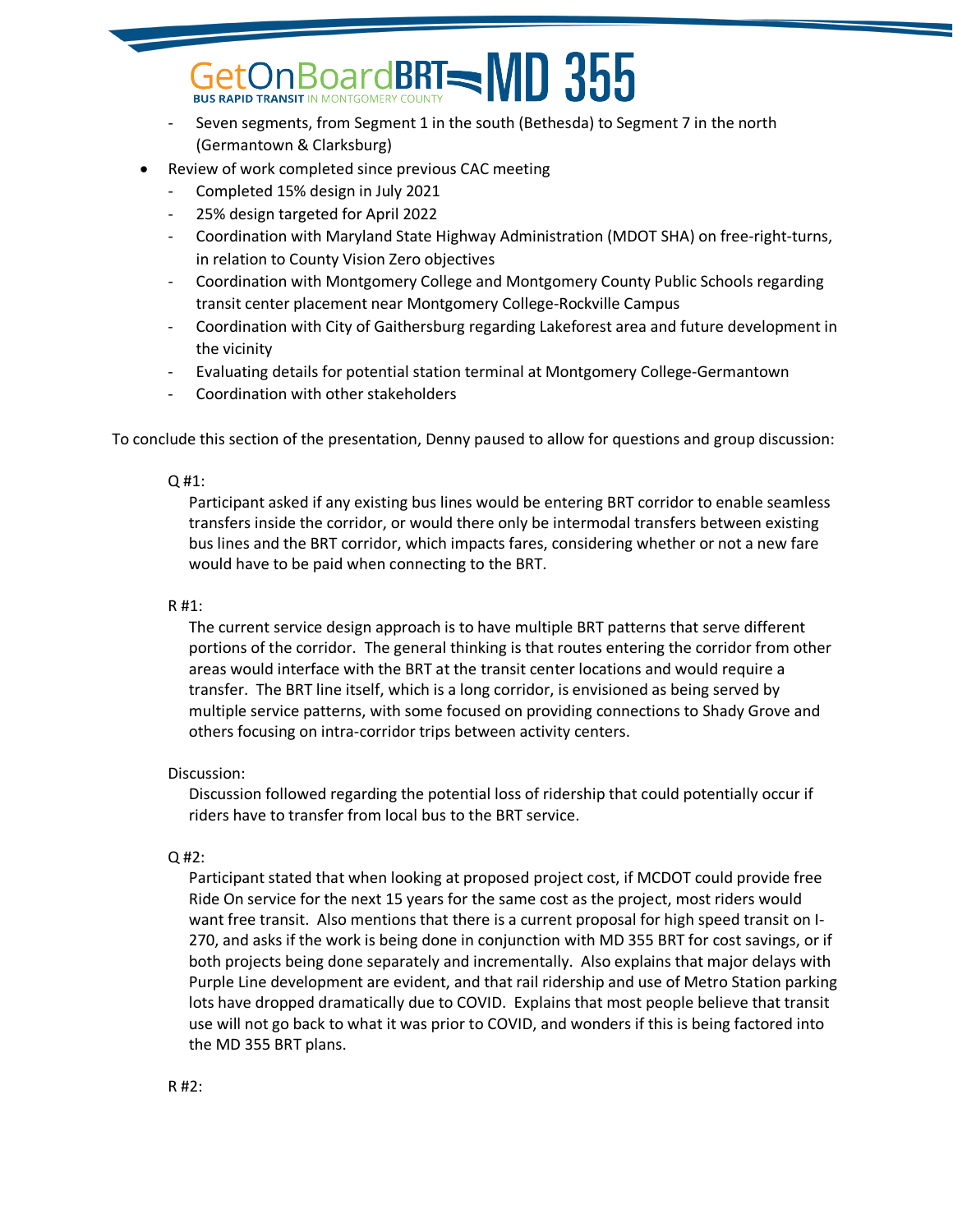# ardBRT $=$ MD 355 **BUS RAPID TRANSIT IN MONTGOMERY COUNT**

Regarding bus ridership, levels have been relatively steady through the pandemic, and Route 55 ridership has almost returned to pre-COVID ridership levels, which indicates positive ridership trends for MD 355 BRT. Regarding the other studies, MCDOT is coordinating closely with Maryland SHA on I-270 Opportunity Lanes project, with Montgomery County Planning Department on Corridor Forward recommendations, and with Ride On regarding the Ride On Reimagined Study. MCDOT feels strongly that bus ridership will regain pre-COVID levels and that bus riders will continue to do, since MCDOT is trying to provide them with a better choice in traveling across these corridors. That is priority #1.

#### Discussion:

Participant asked about ridership figures for Routes 46, 55, and 101, which has recently been removed. Is up-to-date data available?

In response, MCDOT stated it is requesting ridership statistics from the Transit Division, which will be shared once it is obtained.

#### Q #3:

Participant asked about route on Observation Drive to Snowden Farm Parkway, and wonders if this takes into consideration the county's CIP project for the extension of Observation Drive to Little Seneca Parkway, which then connects with Snowden Farm Parkway. Requests clarification. Also wonders about specific turn movements for Segment 7. In addition, states that it would make the most sense to have BRT return south on MD 355 after going north into Clarksburg on Snowden Farm Parkway.

#### R #3:

Provided explanation of detailed turn movements, and stated that Segment 7 plans do take into consideration the county's CIP project. Explains that the project reviewed several alignment options for Segment 7, and that an alignment on the already-constructed portion of Observation Drive was selected due to slow progress on the potential Observation Drive extension.

#### Discussion:

MCDOT stated that the extension of Observation Drive is not currently in design. However, if the extension occurs and development in the area expands, the MD 355 BRT corridor could be moved to that location.

Added that Segment 7 is planned to operate in mixed traffic, which would allow greater flexibility in moving the corridor.

Participant asked if this is the decided-upon alignment for Segment 7.

MCDOT responded by stating that yes – that is what MCDOT is moving forward.

**Budget Presentation & Focused Discussion**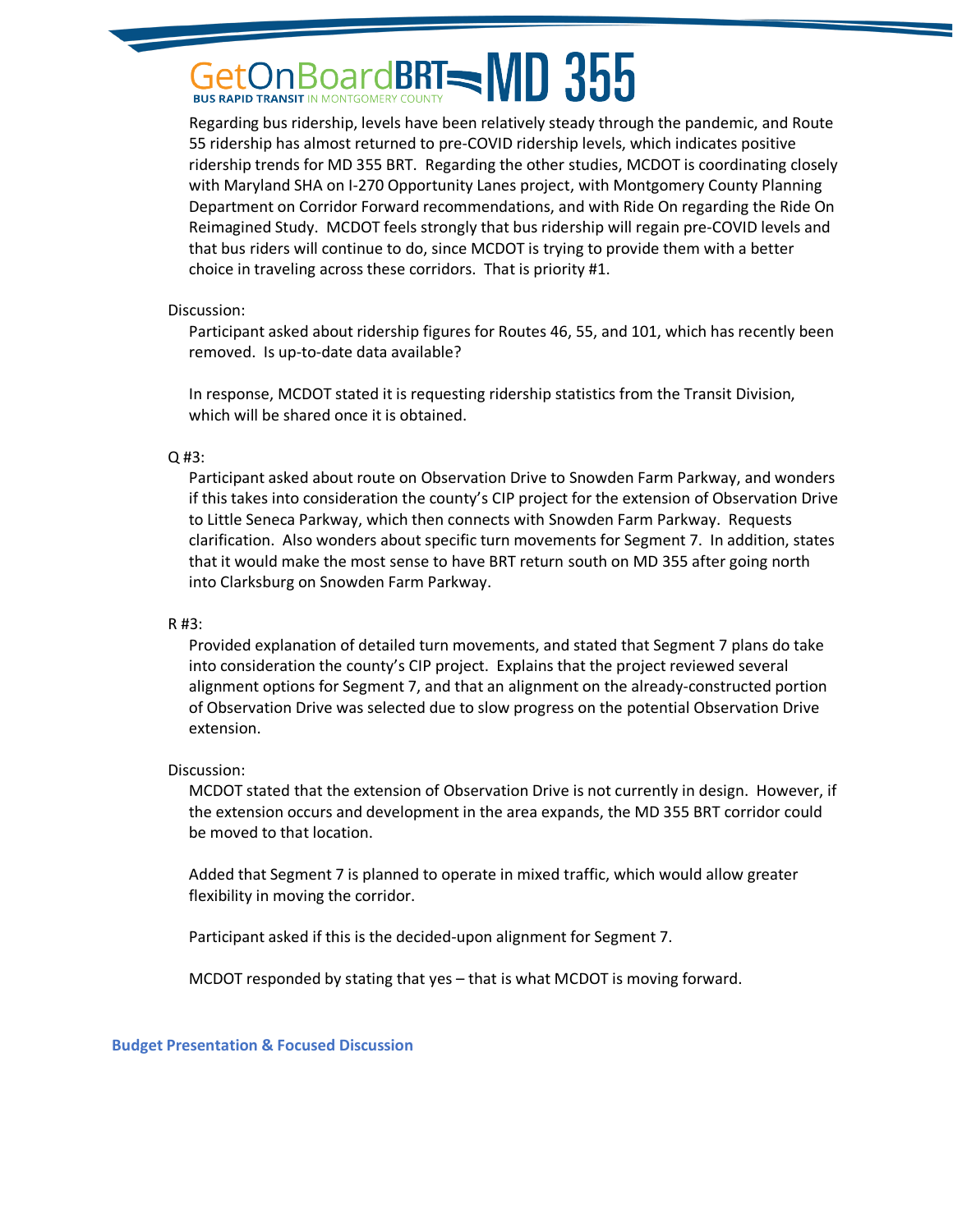# BoardBRT=MD 355 BUS RAPID TRANSIT IN MONTGOMERY COUNT

Corey Pitts explained that in advance of upcoming county council budget meetings, we want to discuss the recommendations in the budget, how those relate to a number of BRT project, and any questions participants may have.

Corey moved on to deliver the budget presentation, which covered the following topics:

- Purpose of the budget discussion.
- Locations of planned BRT capital improvement projects.
- Overview of the Veirs Mill Road BRT, including key features and corridor extents.
- Discussion of MD 355 BRT, including details about key corridor features, the longer-term North and South Phases, and details about the Central Phase.
- Information about ridership projections and key benefits of the Central Phase, and why it and Veirs Mill Road BRT are being approved for funding through construction.
- Anticipated potential funding sources for MD 355 Central BRT and Veirs Mill Road BRT, including federal grants and Maryland Opportunity Lanes funding.
- Overview of the FLASH BRT network that is approved for implementation as a part of MCDOT's FY 2023-28 CIP.

Q #1:

Participant mentioned that data for Routes 55 and 46 are only through February 2020. Explains that WMATA data shows that ridership and parking levels between 6am and 9am at Shady Grove are very low. Bus ridership at Shady Grove is extremely low. Asks if we should wait until after COVID and see how ridership rebounds before moving forward with the BRT project, and in the interim continue to provide free transit.

#### R #1:

BRT is not only about providing connections to Shady Grove, where ridership is expected to resume to pre-pandemic levels. Based on past disruptive events, travel patterns reemerge to strong, if not stronger, levels. MD 355 BRT is also about providing better service to riders who make trips within the corridor, including helping riders in Germantown and Gaithersburg have better access to jobs and services.

# Discussion:

Participant explained that his neighbors formerly commuted to work via Ride On and Metro into Washington, and they do not plan to return to the office. Most people will not rush to get back into the office.

MCDOT responded by explaining that it is starting to return to the office, and we are finding that there is value in meeting in-person and that some things do not work in a virtual environment. We are expecting that the peak period travel pattern will change away from am/pm work commutes to shopping, health care, and services trips. We will see travel patterns reemerge as we come out of the pandemic.

Participant responded by stating that vehicle traffic on 270 and 495 has basically returned to normal, but it is more spread out. Morning commute hours see less traffic, but evening commute hours are as bad as they were prior to the pandemic.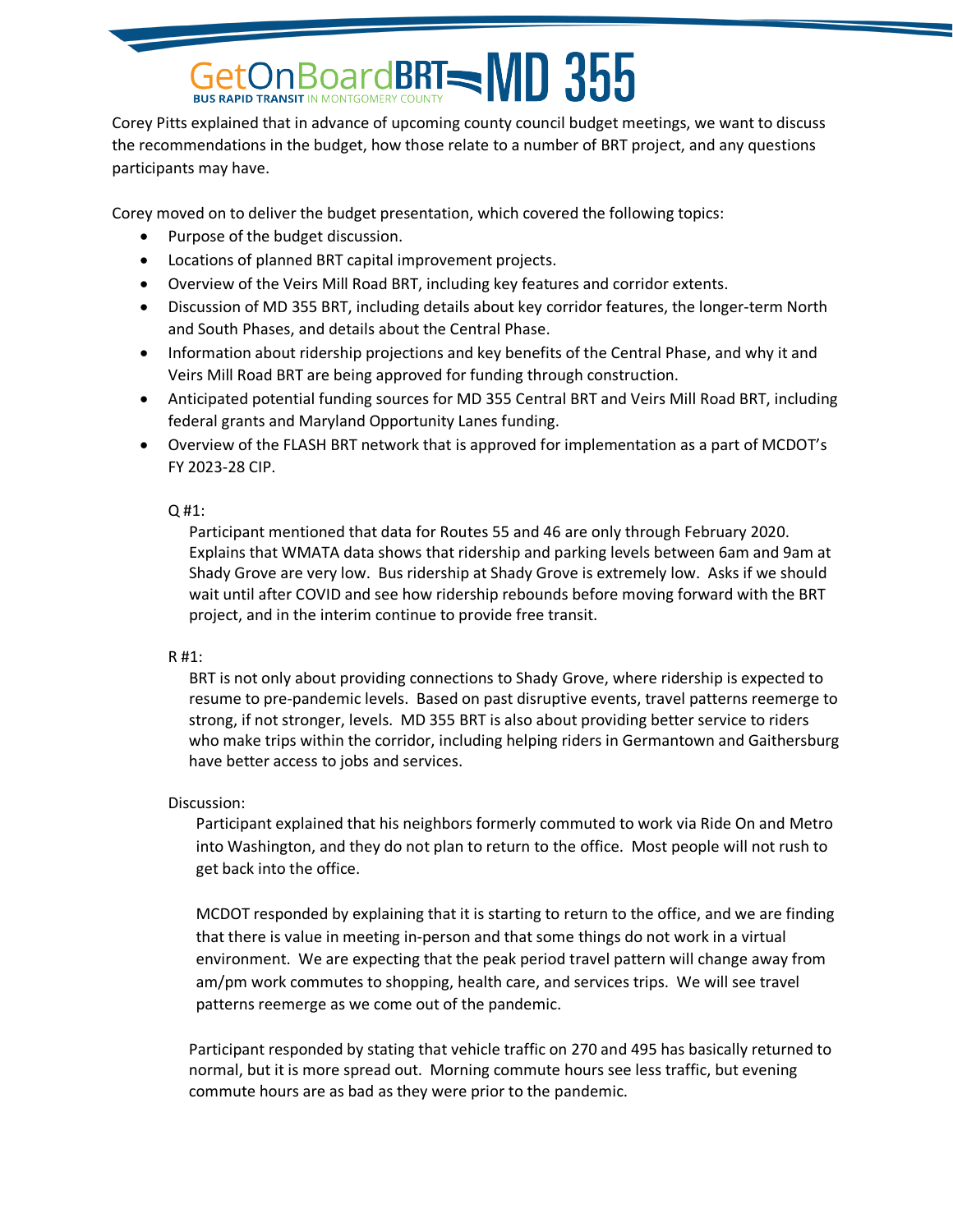# $\alpha$ ard**BRT=MD 355 BUS RAPID TRANSIT IN MONTGOMERY COUNTY**

#### $Q#2$ :

Participant requested information about funding sources for toll lanes and any guarantees that BRT would get that funding.

#### R #2:

Agreements for dollar amounts and their arrival times are commitments. \$300m and \$600m have been committed, but they do not mention any specific projects. They do mention high priority transit projects, and the state has mentioned the Corridor Forward project as a guide for where the funds would go, which represents the top priority in the county.

#### Q #3:

Participant discussed Segment 7, stating the Alternative B Modified planned for the alignment on MD 27 and Snowden Farm Parkway since few residents were living along MD 355 between Germantown and Clarksburg in 2018-2019. However, development is quickly expanding in this area, and MD 355 continues to expand while MD 27 does not. The number of residents along MD 355 in that segment that necessitate BRT is beginning to emerge. This makes it seem like BRT is being built for 2020, and not for 2022 and after. The planning and growth occurring warrants changes, and continuous reevaluation is required.

#### R #3:

MCDOT does plan to revisit underlying ridership assumptions and models that informed the previously-showed results for 2040. Every year or periodically, the regional body updates travel demand models based on land use forecasts and expected changes, which should be captured as we move forward.

#### **BRT Runningway & Lane Repurposing Analysis**

Mike Chamberland facilitated the detailed runningway and lane repurposing presentation, starting with an overview of the preliminary design runningway, including the BRT segment configuration, as well as objectives of the lane repurposing analysis. Specifically, Mike covered the following topics in detail:

- An overview of the preliminary design runningway alternatives for each segment across the full corridor.
- Specific runningway alignment details for the southern (Segments 1-3) and northern (Segments 4-7) portions of the corridor.
- A summary of the lane repurposing investigation, with details about the modeled BRT configuration and preliminary investigation results.
- Details about portions of the investigation still underway, including mode shift, average trip delay, and traffic diversion evaluations.

To conclude this section of the presentation, Mike paused to allow for questions and group discussion:

 $Q#1$ :

Participant explained that buses with exit doors on both sides, to accommodate curb-running and median-running stations, many seats and capacity are lost.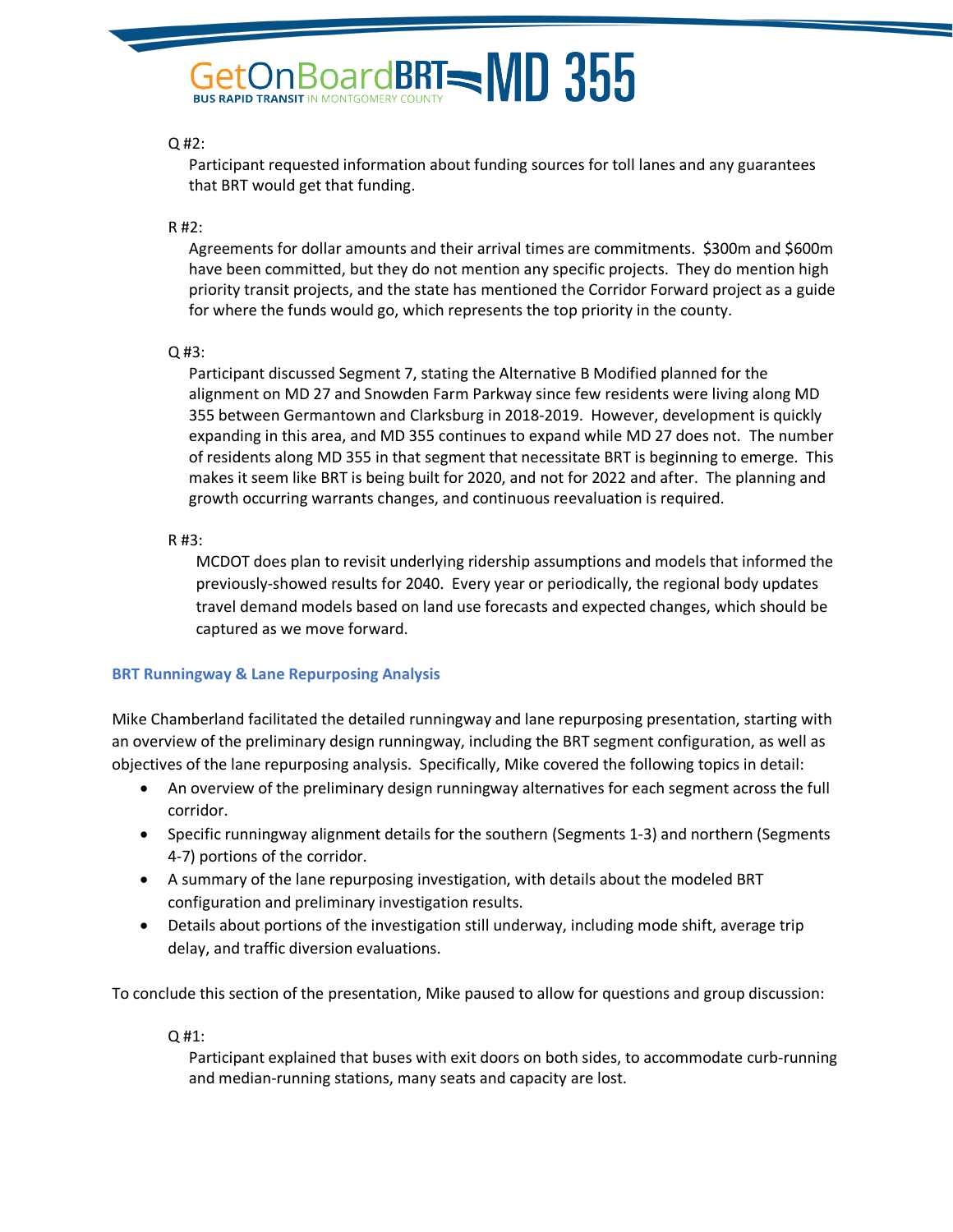# $\alpha$ ard**BRT=MD 355 BUS RAPID TRANSIT IN MONTGOMERY CO**

#### R #1:

BRT vehicles are being designed so that exit doors will only be on one side of the bus.

### Discussion:

Participant asked how that can be done, and asks what side doors will be on if stations will always be on one side of the bus.

MCDOT responded by confirming the right side, or curbside.

MCDOT Consulting Team added that in a center runningway, the stations would be to the right side of the runningway in a staggered fashion so that space is accommodated in the right-of-way.

MCDOT confirmed that this is in line with current County bus standards.

### $Q#2$ :

Participant asked about repurposing study, stating that analysis shows the lane repurposing working in Segment 2. However, Segment 2 suffers from a high level of congestion especially on weekends and seems like an odd location for repurposing. While there may be construction cost savings, congestion will likely remain due to land uses and wonders how this can make sense, considering trip needs in this section. Reducing the number of travel lanes could drive up congestion severely, with travel patterns spread more throughout the day.

#### R #2:

The positive analysis results for lane repurposing in Segment 2 relates to the intersections that exist in Segment 2, as opposed to intersections in other segments, which are more challenged. Traffic analysis showed that lane repurposing in those areas was more difficult due to the intersection issues, where in Segment 2 intersections are not as problematic.

# Discussion:

MCDOT Consulting Team explained that Segment 2 features the greatest decrease in construction costs due to the adding of two median lanes and removal of two existing lanes. This means that the footprint of the roadway in this segment generally stays the same. However, there are still traffic delays during the PM peak period in this section. Mike explains that in Segment 2 overall, while there are cost savings, there are still issues with delay.

MCDOT explained that it is currently not convinced that lane repurposing "works" in Segment 2. There is a lesser degree of impact in Segment 2. That doesn't mean that the impacts are acceptable, but simply means that the impacts are lower compared with those in other segments. Segment 2 does have the greatest benefit in relation to construction costs, but that is not the driving decision of lane repurposing. The investigation is continuing, and the determinations for each segment are not yet settled.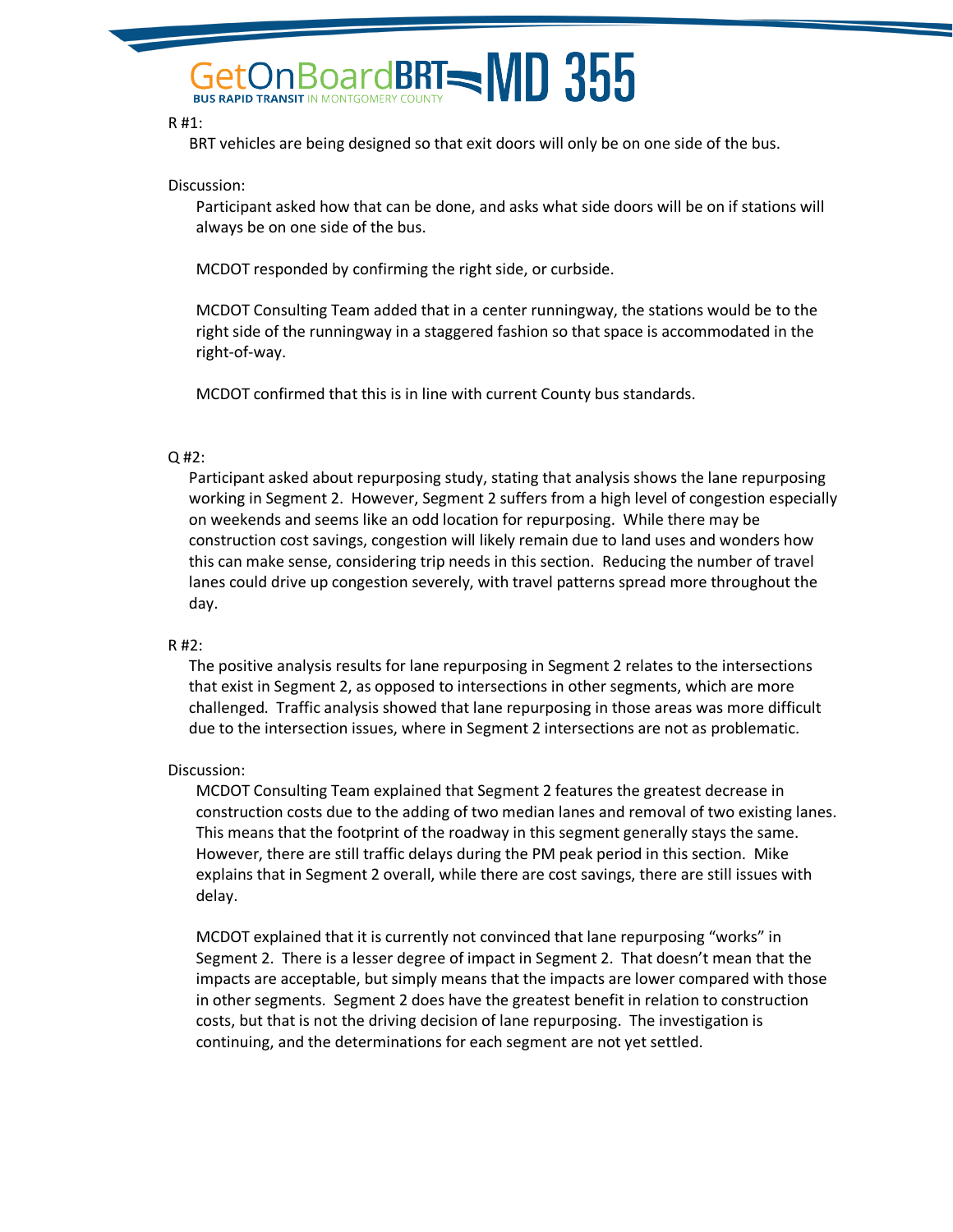# **DATO BRT=WD 355 BUS RAPID TRANSIT IN MONTGOMERY COUNT**

Participant responded by explaining that on weekends or during the day for shopping, congestion may always be present, and Rockville Pike with fewer lanes is hard to imagine. There is a vision for what Rockville Pike should look like in Segment 2.

### **Next Steps & Conclusion**

Denny Finnerin concluded the presentation portion of the meeting by explaining the next steps in the process, including upcoming February capital budget and CIP public hearings, as well as plans to complete 25% design by April 2022, facilitate public outreach and open house events in late May 2022, and schedule the next CAC touchpoint in the spring of 2022.

As a follow-up to the presentation portion of the meeting, Denny opened the floor for questions and group discussion:

Q #1:

Participant explained that M-NCPPC has a Boulevard concept for Rockville Pike, where placemaking has more importance and buildings will be closer to the roadway, service roads will be removed, etc. Asks, based on lane repurposing plans for Segment 2, if the Boulevard plan is no longer happening, or if it will happen and the plans for lane repurposing will have to change. Wants information on how the two plans are being coordinated.

#### R #1:

The project is coordinating regularly with M-NCPPC and that MCDOT is working to ensure that master plan components are integrated into the project as much as possible. Explains that some of that incorporation is dependent upon locations of planned components along the corridor. Regarding the White Flint visioning plan, nothing that MD 355 BRT is proposing would go against that, and plans would compliment that vision. The repurposing study is looking at ways the project can reduce impacts on adjacent properties, including considerations related to development that aligns with visioning plans but has not yet occurred. For example, some businesses still exist with strip mall-type parking in the front, and vision for the future must be balanced with what is on the ground today.

# Discussion:

Participant responded by explaining that close to White Flint, there is residential development and recent buildouts. Relieved to know that both plans are being coordinated.

# $Q$ #2:

Participant requested clarification about proposals to divert traffic from MD 355 to I-270, and I-270's proposal to diver traffic from I-270 to MD 355.

# R #2:

MCDOT provided explanation that the project is not proposing to send traffic to I-270, but we are studying what would happen to MD 355 traffic if the number of travel lanes was reduced. The study is still underway and results are not yet confirmed.

#### Discussion: